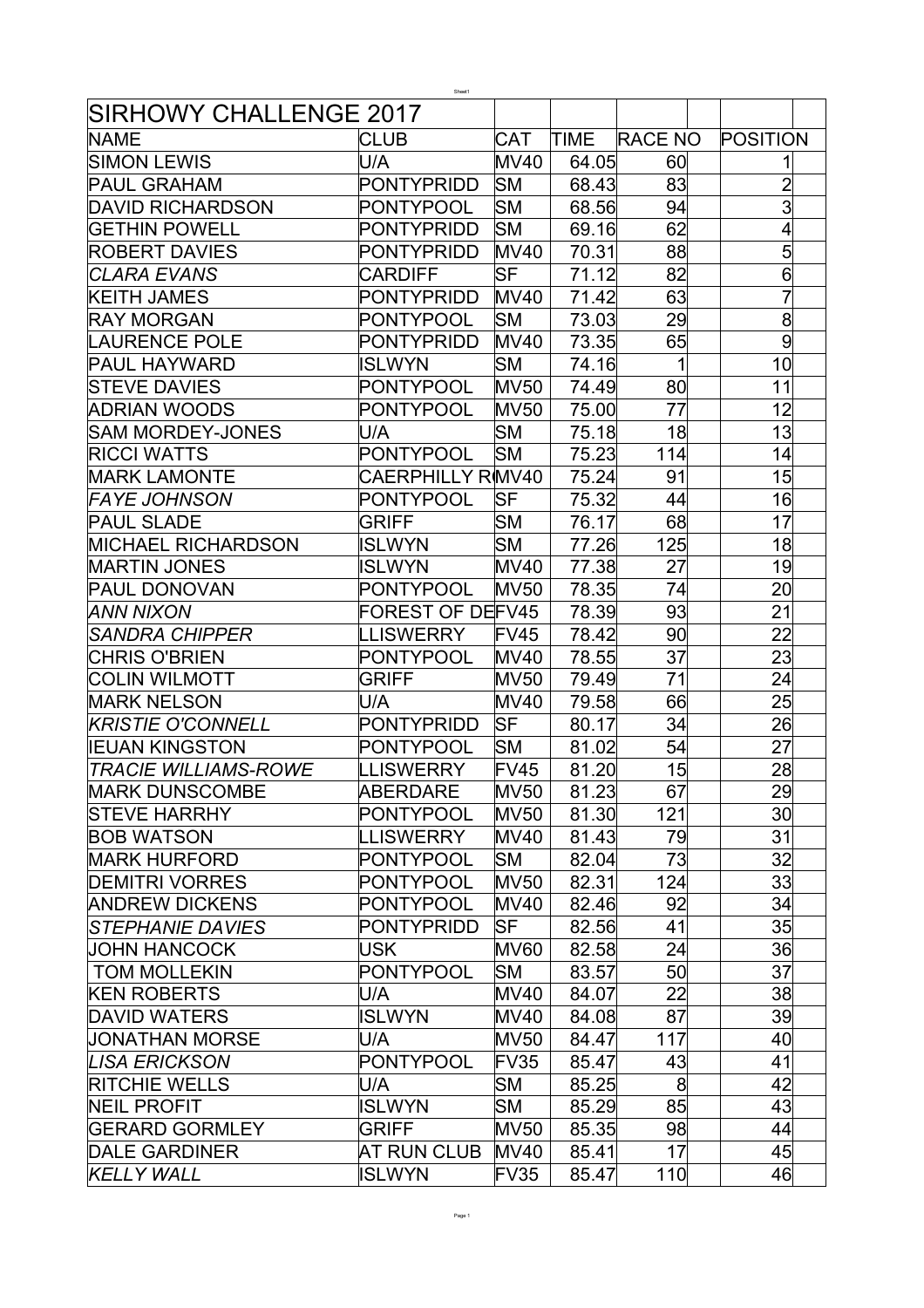| Sheet1                      |                         |             |        |                 |    |  |  |  |
|-----------------------------|-------------------------|-------------|--------|-----------------|----|--|--|--|
| <b>MARTIN BUSSELL</b>       | <b>ISLWYN</b>           | <b>MV50</b> | 86.38  | 57              | 47 |  |  |  |
| <b>LEE RICHARDS</b>         | ISLWYN                  | <b>MV40</b> | 87.14  | 61              | 48 |  |  |  |
| <b>BEN JENKINS</b>          | <b>GRIFF</b>            | SМ          | 87.25  | 16              | 49 |  |  |  |
| <b>KEVIN RUSSELL</b>        | <b>LLISWERRY</b>        | <b>MV50</b> | 87.31  | 123             | 50 |  |  |  |
| <b>MICHAEL THOMAS</b>       | U/A                     | MSV         | 87.34  | 21              | 51 |  |  |  |
| <b>OWEN DAVIES</b>          | <b>LLISWERRY</b>        | lSΜ         | 88.12  | 86              | 52 |  |  |  |
| <b>NATHAN PRIEST</b>        | ISLWYN                  | <b>SM</b>   | 88.30  | 53              | 53 |  |  |  |
| <b>JOHN McGUCKIN</b>        | U/A                     | <b>SM</b>   | 88.38  | 5               | 54 |  |  |  |
| SIMON PETERSON              | <b>ISLWYN</b>           | <b>MV40</b> | 88.51  | 55              | 55 |  |  |  |
| <b>IAN WILLIAMS</b>         | ISLWYN                  | SM          | 88.59  | 56              | 56 |  |  |  |
| <b>STACEY O'CONNELL</b>     | U/A                     | SF          | 89.01  | 30              | 57 |  |  |  |
| <b>GARY BOWDEN-THOMPSON</b> | AT RUN CLUB             | <b>MV40</b> | 89.16  | 10              | 58 |  |  |  |
| MARINA WRIGHT               | LLISWERRY               | FV35        | 89.22  | 122             | 59 |  |  |  |
| <b>ROD CLYDE</b>            | <b>MYNDDU DU</b>        | <b>MV50</b> | 89.45  | 19              | 60 |  |  |  |
| <b>GARETH BARRINGTON</b>    | <b>LLISWERRY</b>        | <b>MV40</b> | 90.20  | 111             | 61 |  |  |  |
| <b>MICHAEL ELLISTON</b>     | <b>LES CROUPS</b>       | <b>MV40</b> | 90.47  | 28              | 62 |  |  |  |
| <b>LEWIS DAVIES-PERCY</b>   | U/A                     | SM          | 91.17  | 35              | 63 |  |  |  |
| <b>LOLLY BURULL</b>         | <b>ES CROUPS</b>        | FV45        | 91.51  | 52              | 64 |  |  |  |
| <b>ELINOR PHILLIPS</b>      | <b>LLISWERRY</b>        | lSF         | 91.52  | 84              | 65 |  |  |  |
| SHARON WOODS                | PONTYPOOL               | <b>FV45</b> | 92.41  | 76              | 66 |  |  |  |
| <b>SIAN PHILLIPS</b>        | <b>SWANSEA</b>          | <b>FV45</b> | 93.04  | 23              | 67 |  |  |  |
| <b>LOUISE BRIGHT</b>        | PONTYPOOL               | FV35        | 93.31  | 89              | 68 |  |  |  |
| <b>CRAIG GULLIFORD</b>      | <b>AVON VALLEY</b>      | <b>MV40</b> | 93.35  | 11              | 69 |  |  |  |
| ASHWORTH LAUKAM             | U/A                     | <b>MV50</b> | 93.37  | 12              | 70 |  |  |  |
| <b>HANNAH DAVIES</b>        | <b>ISLWYN</b>           | lSF         | 94.15  | 109             | 71 |  |  |  |
| <b>JASON DIXON</b>          | <b>ISLWYN</b>           | VM          | 94.17  | 58              | 72 |  |  |  |
| <b>CARL JOHNSON</b>         | ISLWYN                  | VM          | 94.51  | 4               | 73 |  |  |  |
| <b>PHIL JONES</b>           | ISLWYN                  | lSΜ         | 95.16  | 119             | 74 |  |  |  |
| <b>ANDY DAVIES</b>          | PONTYPRIDD              | <b>MSV</b>  | 95.21  | 33              | 75 |  |  |  |
| <b>RICHARD WHITTAKER</b>    | U/A                     | SM          | 95.37  | 112             | 76 |  |  |  |
| <b>MICHELLE AMBLIN</b>      | <b>LES CROUPS</b>       | FV35        | 96.00  | 51              | 77 |  |  |  |
| <b>NICOLA SINCLAIR</b>      | <b>LLISWERRY</b>        | FV35        | 96.13  | 99              | 78 |  |  |  |
| <b>NATHAN RICHARDS</b>      | ISLWYN                  | <b>MV40</b> | 96.36  | 13              | 79 |  |  |  |
| <b>AIDAN DAVIES</b>         | ISLWYN                  | <b>SM</b>   | 97.00  | 96              | 80 |  |  |  |
| <b>CARYS SIAN MALARCZYZ</b> | ISLWYN                  | SF          | 97.16  | 78              | 81 |  |  |  |
| <b>NEILL PARKER</b>         | <b>ISLWYN</b>           | <b>MV40</b> | 97.35  | 115             | 82 |  |  |  |
| <b>DEAN LITTLE</b>          | <b>ISLWYN</b>           | SM          | 97.39  | 70              | 83 |  |  |  |
| <b>MATTHEW TALYOUR</b>      | <b>ISLWYN</b>           | SM          | 97.56  | 46              | 84 |  |  |  |
| <b>JILL DAVIES</b>          | U/A                     | FV45        | 98.22  | 116             | 85 |  |  |  |
| <b>GAVIN GRIFFITHS</b>      | <b>BRO DYSYNNI MV40</b> |             | 98.24  | 118             | 86 |  |  |  |
| <b>HOWARD ATTWOOD</b>       | LLISWERRY               | <b>MV60</b> | 98.55  | 47              | 87 |  |  |  |
|                             |                         | <b>SF</b>   |        | 95              |    |  |  |  |
| <b>BETHAN POWELL</b>        | PONTYPOOL               |             | 99.05  |                 | 88 |  |  |  |
| <b>CALUM VENNARD</b>        | <b>LES CROUPS</b>       | <b>SM</b>   | 100.16 | 20 <sup>°</sup> | 89 |  |  |  |
| <b>HAYLEY JACKSON</b>       | <b>PARC BRYN BAFV35</b> |             | 100.46 | 36              | 90 |  |  |  |
| <b>TRACY DAVIES</b>         | U/A                     | SF          | 101.15 | 59              | 91 |  |  |  |
| <b>KRISTIAN SINCLAIR</b>    | LLISWERRY               | SM          | 102.23 | 100             | 92 |  |  |  |
| <b>ANDREW ROTHWELL</b>      | U/A                     | <b>MV50</b> | 103.00 | 64              | 93 |  |  |  |
| LISA BATEMAN                | <b>LLISWERRY</b>        | <b>FV45</b> | 105.13 | 48              | 94 |  |  |  |
| <b>PAUL GRAINGER JONES</b>  | PONTYPOOL               | VM          | 105.29 | 113             | 95 |  |  |  |